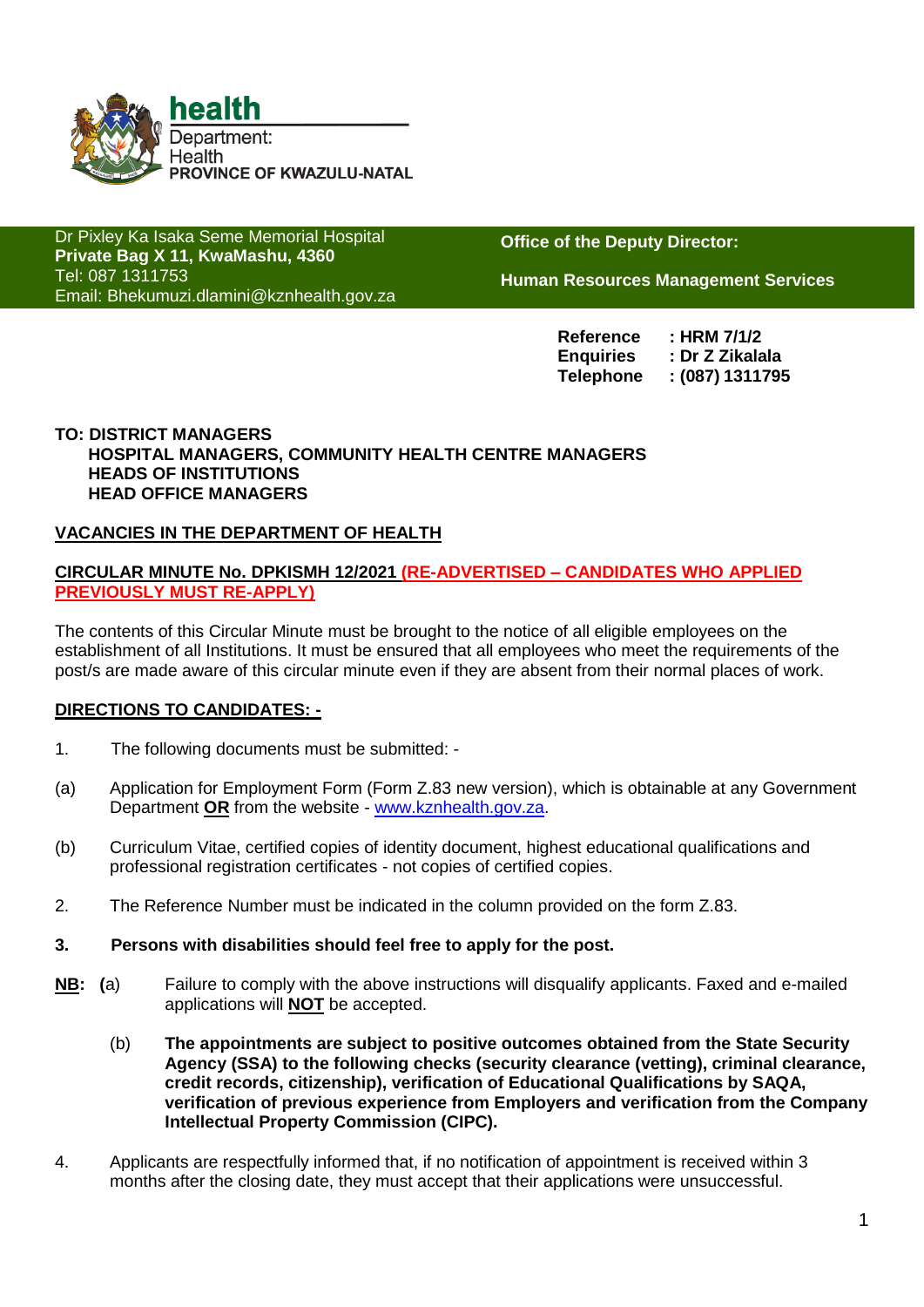5. Applicants in possession of a foreign qualification must attach an evaluation certificate from the South African Qualifications Authority (SAQA) to their applications. Non- RSA Citizens/Permanent Residents/ Work Permit holders must submit documentary proof together with their applications.

**(This Department is an equal opportunity, affirmative action employer, whose aim is to promote representivity in all levels of all occupational categories in the Department.)**

*Please note that due to financial constraints this institution will not reimburse candidates for S & T claims for attending interviews.*

**CLOSING DATE FOR APPLICATIONS IS 12 JANUARY 2022**

*Original signed and available on request* **CEO: DR PIXLEY KA ISAKA SEME MEMORIAL HOSPITAL KWAZULU-NATAL DATE: 15/12/2021**

 **GROWING KWAZULU- NATAL TOGETHER**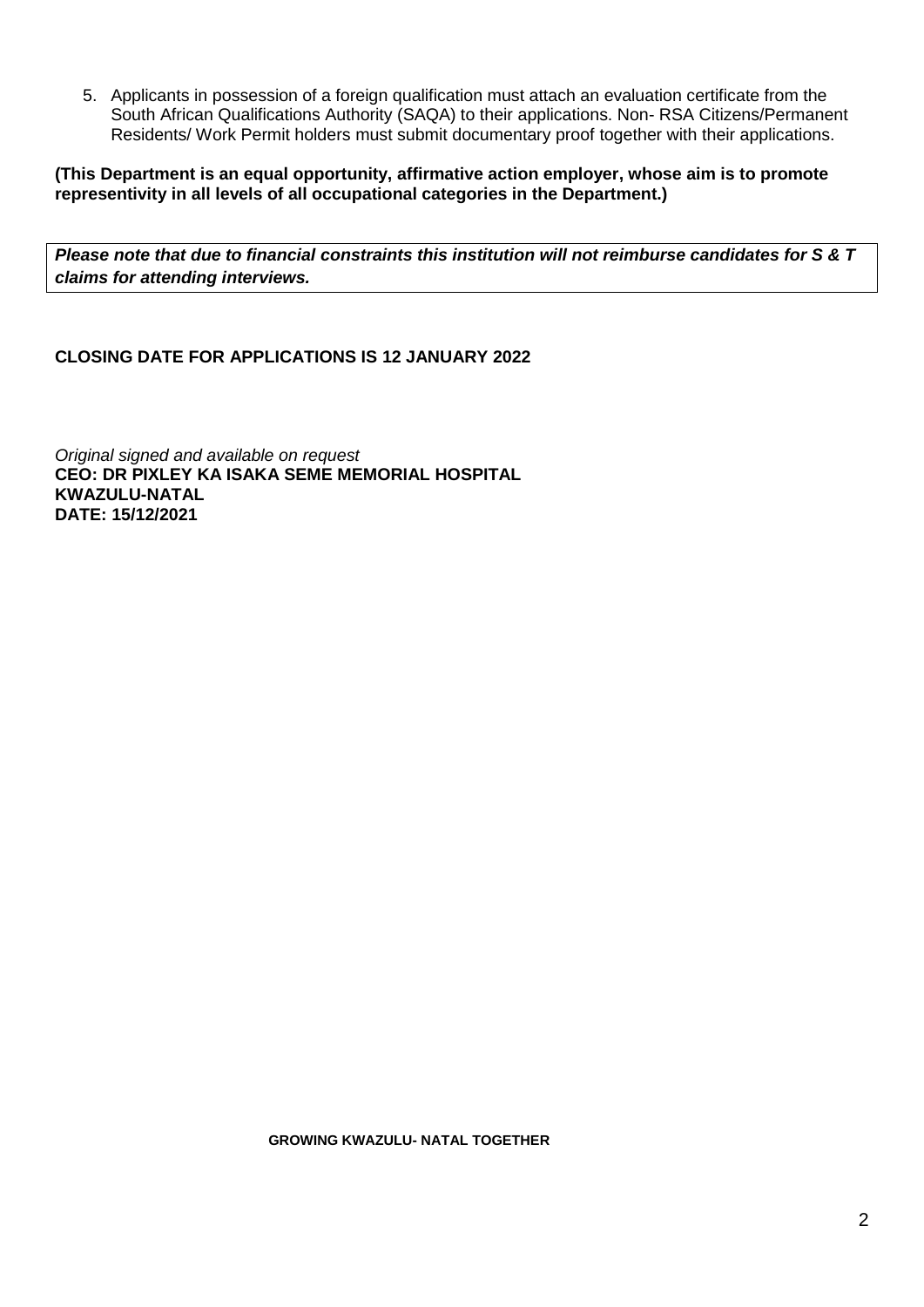### **DEPARTMENT OF HEALTH: KWAZULU-NATAL**

#### **(This Department is an equal opportunity, affirmative action employer, whose aim is to promote representivity in all levels of all occupational categories in the Department.)**

**NOTE :** Applications must be submitted on the **new** prescribed Application for Employment form (Z83) which must be originally signed and dated. The application form (Z83) must be accompanied by a detailed Curriculum Vitae, certified copies of certificates, Identity Document and (not copies of previously certified copies). The Reference Number must be indicated in the column (Part A) provided on the Z83 form. **NB**: **Failure to comply with the above instructions will disqualify applicants**. Faxed and e-mailed applications will **NOT** be accepted. Persons with disabilities should feel free to apply for the post. •**The appointments are subject to positive outcomes obtained from the State Security Agency (SSA) to the following checks (security clearance (vetting), criminal clearance, credit records, citizenship), verification of Educational Qualifications by SAQA, verification of previous experience from Employers and verification from the Company Intellectual Property Commission (CIPC).** Applicants are respectfully informed that, if no notification of appointment is received within 3 months after the closing date, they must accept that their applications were unsuccessful. Applicants in possession of a foreign qualification must attach an evaluation certificate from the South African Qualifications Authority (SAQA) to their applications. Non- RSA Citizens/Permanent Residents/ Work Permit holders must submit documentary proof together with their applications. All employees in the Public Service that are presently on the same salary level but on a notch/package above of the advertised post are free to apply

# **JOB TITLE**: **MEDICAL SPECIALIST GRADE 1 or 2 or 3**

## **COMPONENT: RADIOLOGY DEPARTMENT**

## **REFERENCE NO.: DPKISMH 72/2021**

### **SALARY:**

- R 1 122 630.00 R 1 191 510.00 GRADE 1
- R 1 283 592 R 1 362 363.00 GRADE 2
- R 1 489 665.00 R 1 862 412.00 GRADE 3

ALL INCLUSIVE SALARY PACKAGES (THIS INCLUSIVE PACKAGE CONSIST OF 70% BASICS AND 30% FLEXIBLE PORTION THAT CAN BE STRUCTURED IN TERMS OF APPLICABLE RULES)

## **NB: Proof of current and previous experience endorsed by Human Resource (attach certificate of service)**

## **MINIMUM REQUIREMENTS FOR THIS POST:**

### **GRADE 1**

- Appropriate qualification that allows registration with the Health Professions Council of South Africa (HPCSA) as Medical Specialist in Radiology Department
- Appropriate Tertiary qualification in the Health Science (MBChB)
- Current registration with the Health Professions Council of South Africa as a Medical Specialist in Radiology Department
- Applicants in possession of a foreign qualification must attach an evaluation certificate from the South African Qualifications Authority (SAQA) to their applications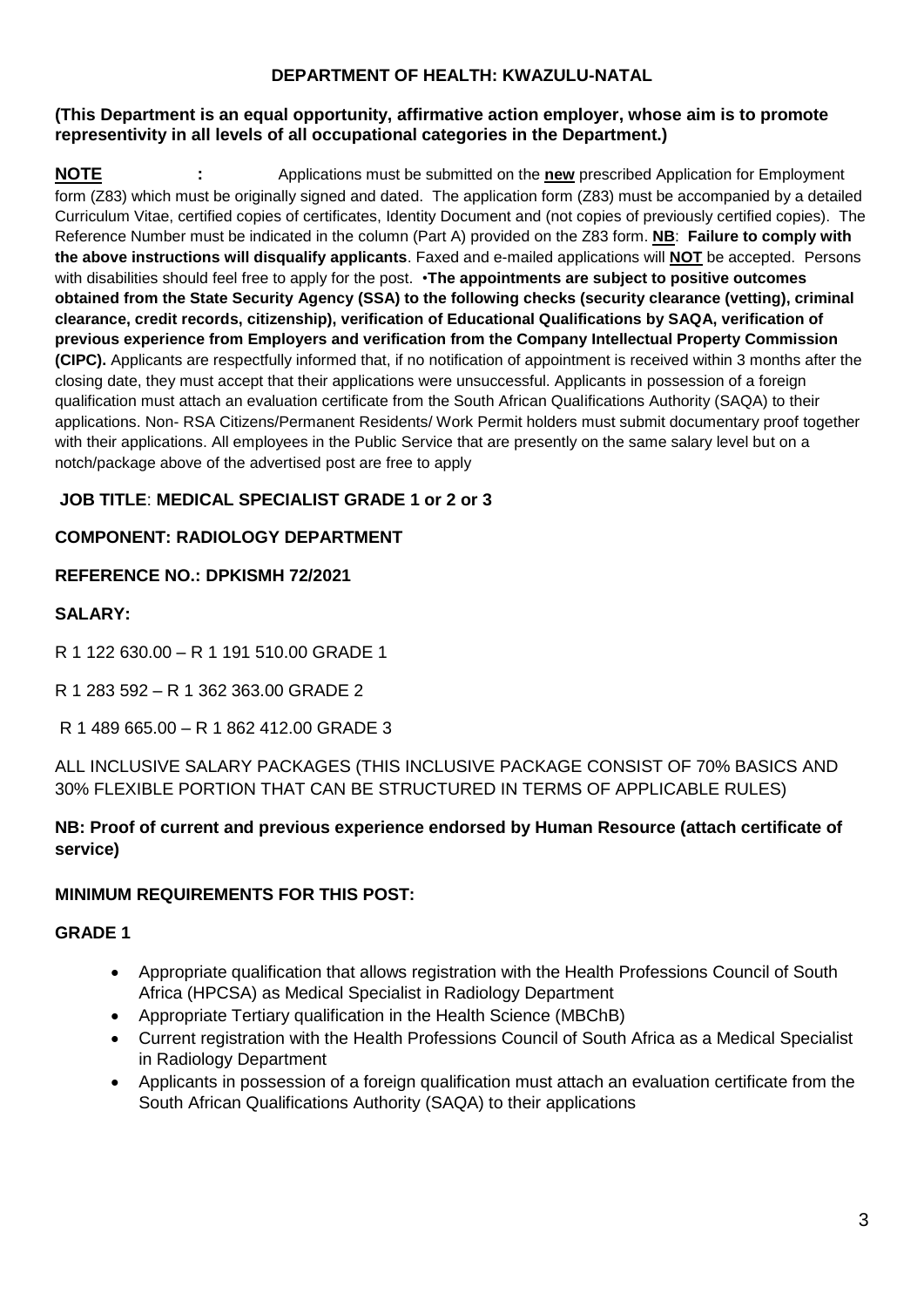## **GRADE 2**

- Appropriate qualification that allows registration with the Health Professions Council of South Africa (HPCSA) as Medical Specialist in Radiology Department
- Appropriate Tertiary qualification in the Health Science (MBChB)
- Current registration with the Health Professions Council of South Africa as a Medical Specialist in Radiology Department
- A minimum of 5 years' appropriate experience as a Medical Specialist in Radiology Department after registration with the HPCSA as Medical Specialist in Emergency Medicine
- Attach proof of working experience endorsed by Human Resource Department/ Employer
- Applicants in possession of a foreign qualification must attach an evaluation certificate from the South African Qualifications Authority (SAQA) to their applications

## **GRADE 3**

- Appropriate qualification that allows registration with the Health Professions Council of South Africa (HPCSA) as Medical Specialist in Radiology Department
- Appropriate Tertiary qualification in the Health Science (MBChB)
- Current registration with the Health Professions Council of South Africa as a Medical Specialist in Radiology Department
- A minimum of 10 years' appropriate experience as a Medical Specialist in Radiology Department after registration with the HPCSA as Medical Specialist in Radiology Department
- Attach proof of working experience endorsed by Human Resource Department/ Employer
- Applicants in possession of a foreign qualification must attach an evaluation certificate from the South African Qualifications Authority (SAQA) to their applications

### **KNOWLEDGE, SKILLS AND COMPETENCIES**

- Sound knowledge and experience of all radiology modalities, protocols and procedures
- Must be able to perform radiology guided (ultrasound, CT, etc.) interventional procedures such as biopsies.
- Sound experience and competency in MRI and Breast imaging will be of advantage
- Ability to teach and supervise medical officers and registrars
- Good verbal and written communication skills
- Good interpersonal skills and ability to function in multidisciplinary teams
- Professionalism and concern for excellence

### **KEY PERFORMANCE AREAS**

- Interpretation and reporting of images of all radiology modalities
- Providing outpatient, inpatient and outreach radiology services
- Teaching and supervision of medical officers and registrars
- Ensuring provision of a high quality and efficient comprehensive radiology service
- Assist with quality improvement initiatives including clinical audits and continued professional development activities aligned to departmental needs
- Assist in the development of management policies and protocols
- Organise, prepare for and chair interdepartmental clinical and academic meetings
- Perform compulsory commuted overtime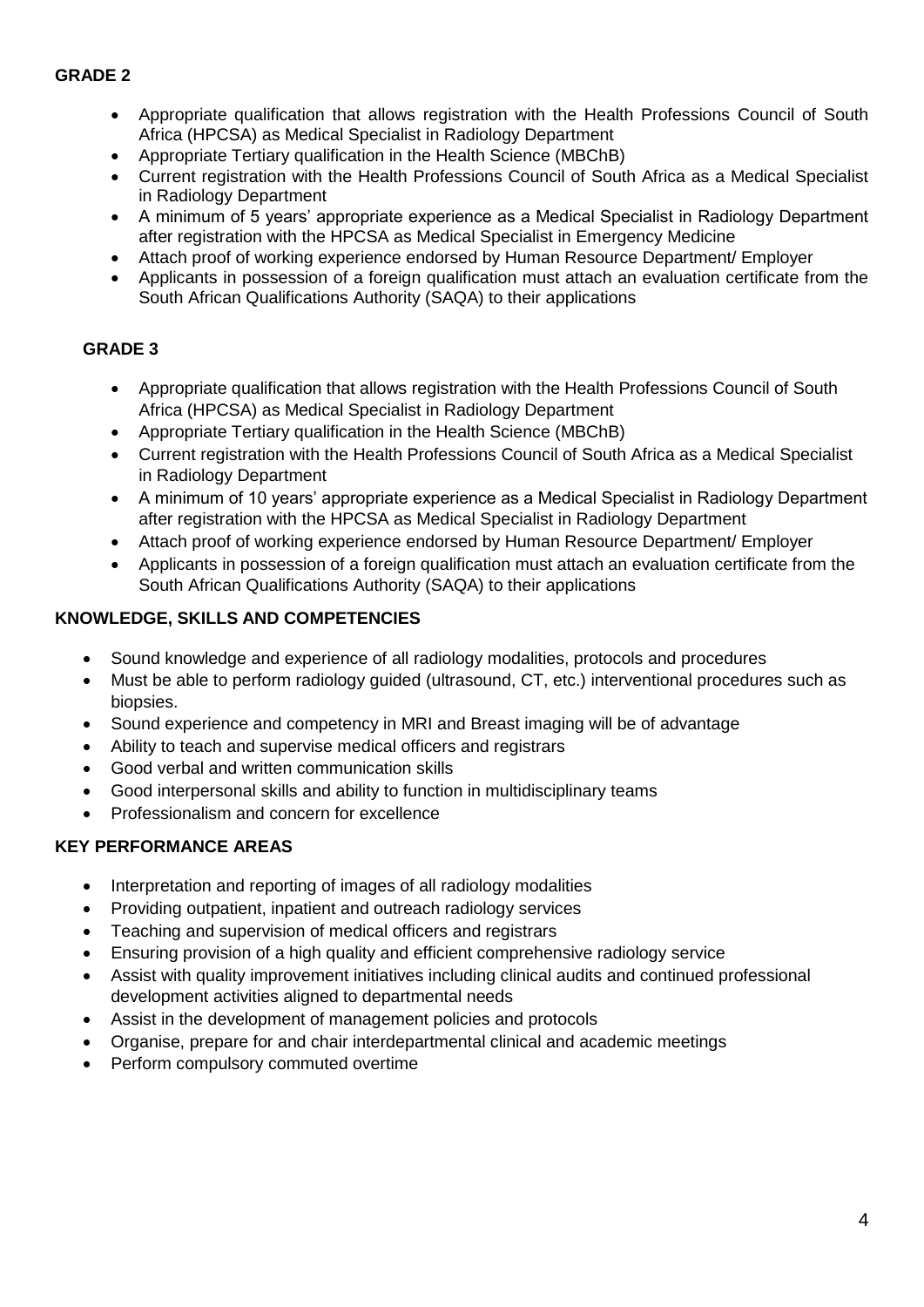# **JOB TITLE: MEDICAL SPECIALIST ANAESTHESIOLOGY (GRADE 1,2,3)**

## **COMPONENT: ANAESTHESIOLOGY**

**NO. OF POST: 1**

### **REFERENCE NUMBER: DPKISMH 73/2022**

#### **GRADE 1**

Medical Specialist **R 1 122 630 – 1 191 510.00 per annum** (all-inclusive package) consists of 70% basic salary and 30% flexible portion that may be structured in terms of the applicable rules Plus Commuted overtime which is subject to the needs of the department. Incumbents will have to sign the commuted overtime contract form.

**Experience: Not applicable; Registration with the HPCSA as a Medical Specialist in Anaesthetics or Registerable with Health Professions Council of South Africa as a specialist in Anaesthesiology, but fully registered by date of commencement**

#### **GRADE 2**

Medical Specialist **R 1 283 592 – R 362 363 .00 per annum** (all-inclusive package) consists of 70% basic salary and 30% flexible portion that may be structured in terms of the applicable rules Plus Commuted overtime which is subject to the needs of the department. Incumbents will have to sign the commuted overtime contract form.

### **Experience: 5 Years appropriate experience as Medical Specialist after registration with HPCSA in Anaesthetics.**

### **GRADE 3**

Medical Specialist **R 1 489 665.00 – R 1 862 412.00 per annum** (all-inclusive package) consists of 70% basic salary and 30% flexible portion that may be structured in terms of the applicable rules Plus Commuted overtime which is subject to the needs of the department. Incumbents will have to sign the commuted overtime contract form.

#### **Experience: 10 Years appropriate experience as a Medical Specialist after registration with the**

#### **MINIMUM REQUIREMENTS:**

- Senior Certificate (Matric)
- MBCHB or equivalent qualification registered with the HPCSA
- FCA (SA) or MMed (Anaes) Plus
- Current registration with HPCSA as a "Specialist anaesthesiologist
- All successful candidates will have to spend minimum 1 year in service

#### **KNOWLEDGE SKILLS TRAINING AND COMPETENCIES REQUIRED**

- Sound clinical knowledge within the department of Anaesthesiology.
- Good communication and human relations
- Sound knowledge of clinical procedures and protocols within the discipline
- Assessment and management of patients.
- Participate in continuing professional development.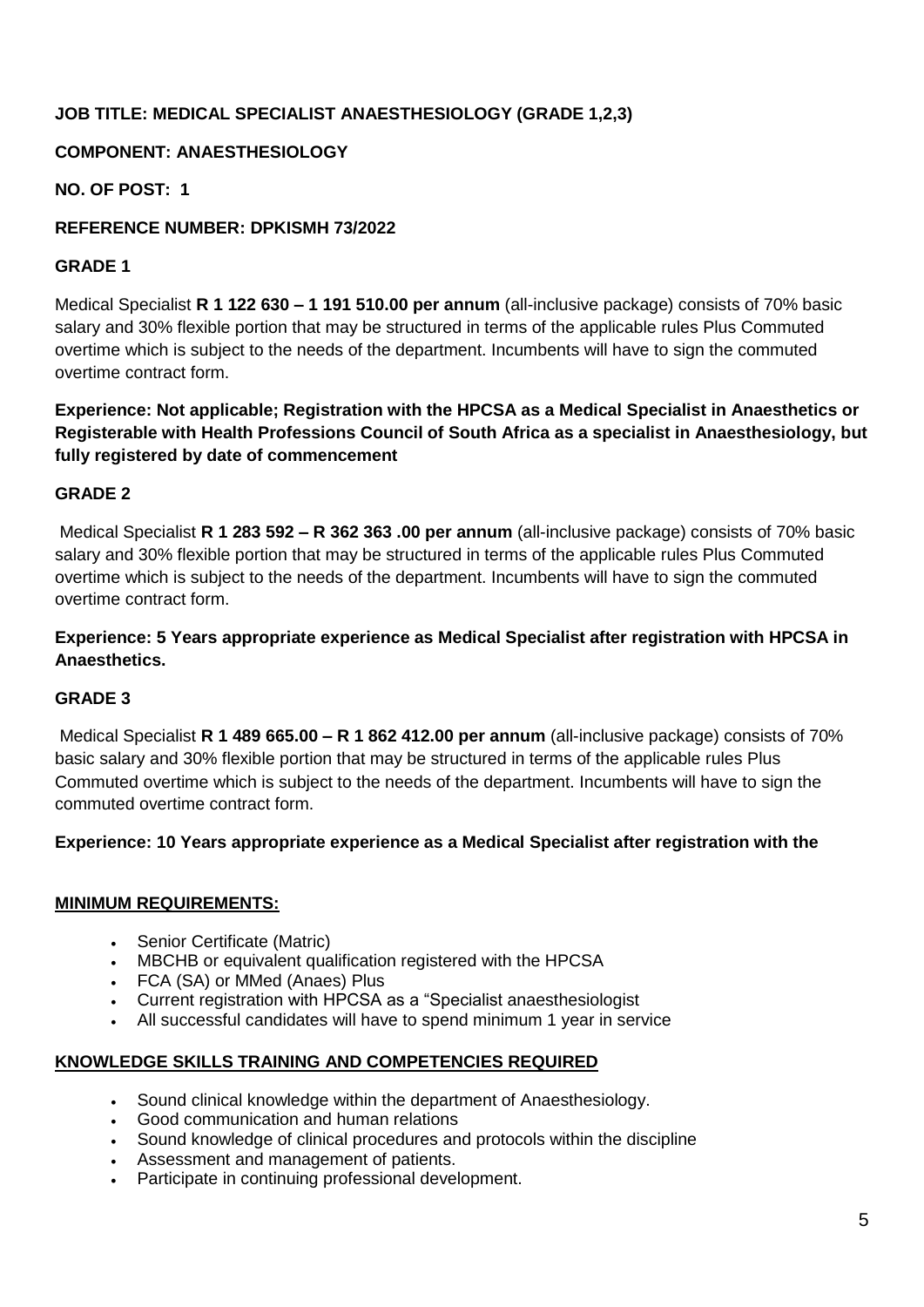### **BEHAVIOURAL ATTRIBUTES**

 Stress tolerance, to work within a team, self-confidence and the ability to build and maintain good relationships.

#### **KEY PERFORMANACE AREAS**

- To execute duties and functions with proficiency, to support the aims and objectives of the institution that are consistent with standards of patient care and to perform duties / functions that fall within the reasonable prescripts of acceptable legislation.
- Knowledge of current Health and Public Servants legislation, regulation and policy, including Medical Ethics, Epidemiology and Statistics
- Ability to provide Specialist Anaesthetic consultation and services.
- Accept responsibility for administration of anaesthesia.
- Assess patients, plan, initiate and supervise medical care management.
- Align clinical service delivery plans with hospital plans and priorities.
- Willingness to participate in the after-hours call system, with an undertaking to sign a contract to participate in commuted overtime per week, is essential.
- Develop, maintain and audit the correct implementation of clinical protocols and guidelines.
- Implement and maintain an efficient, effective and seamless service delivery process within the Institution and referring facilities
- Plan and provide continuous medical education to multidisciplinary team members and conduct and stimulate research
- Supervision of postgraduate and undergraduate training
- Participate in postgraduate and other relevant academic / and training programmes.
- Participate in the continued medical education programme in the institution.
- Manage EPMDS of junior staff.
- Participate in the extended management activities.
- Develop, implement and monitor quality improvement programmes.
- Develop and participate in the outreach/in-reach programmes.
- Engage in academic research culminating in the publication of papers in scientific journals or the presentation of the results of such research at scientific congresses
- Provide support to the Head of Department, in ensuring an efficient standard of patient care and services are maintained.
- Leadership and decision-making abilities as well as problem solving and conflict management
- Knowledge of Human Resource management.
- Information management and quality assurance
- Ensure the proper and economical use of equipment and other resources

#### **POST: MEDICAL OFFICER GRADE 1, 2,3 X 1 POST**

#### **COMPONENT: PAEDIATRICS**

#### **REFERENCE NO: DPKISMH 74/2021**

Salary Package Grade 1: R 833 523.00-R 897 939.00 per annum (All-inclusive remuneration package) PLUS commuted Overtime

Salary Package Grade 2: R 953 049.00 – R 1 042 092.00 per annum (All-inclusive remuneration package) PLUS Commuted Overtime

Salary Package Grade 3: R 1 106 037.00 – R 1 382 802.00 per annum (All-inclusive remuneration package) PLUS Commuted Overtime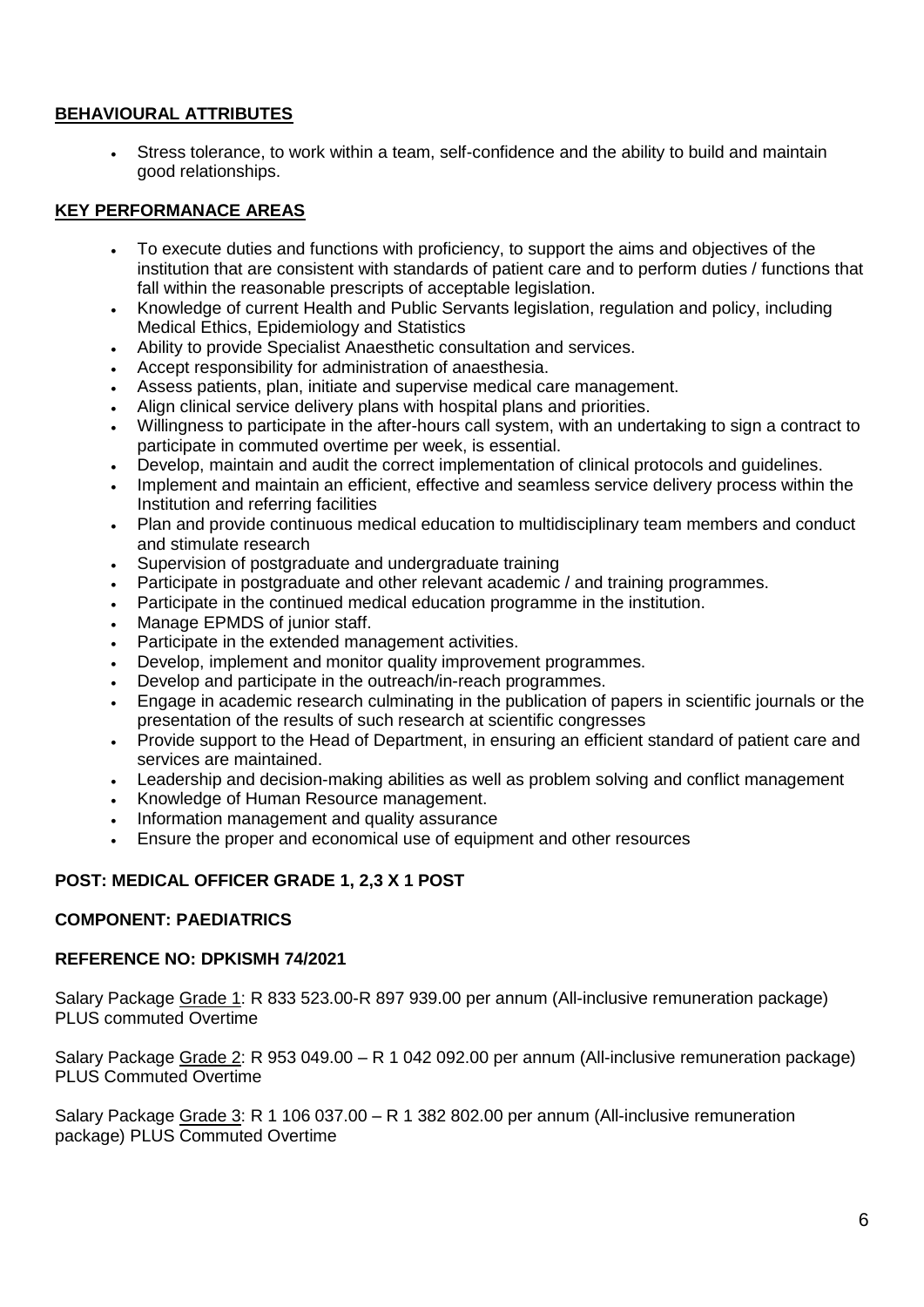## MINIMUM REQUIREMENTS:

- Certified copy of MBChB
- Certified copy of Registration certificate with the HPCSA as a Medical Practitioner.
- Copy of Annual Fees Registration (2021/2022) with HPCSA.
- Grade 2 and 3 applicants are required to submit certificate of service detailing experience.
- Persons in possession of a foreign qualification must attach an evaluation certificate from the South African Qualifications Authority (SAQA).

### GRADE 1

EXPERIENCE: Not experience required

#### GRADE 2

EXPERIENCE: 5 year's appropriate experience as a Medical Officer after registration. with the HPCSA as Medical Practitioner.

## GRADE 3

EXPERIENCE: 10 year's appropriate experience as a Medical Officer after registration. with the HPCSA as Medical Practitioner.

#### RECOMMENDATION:

- At least 6 months' experience in Paediatrics would be a recommendation.
- The Diploma in Child Health will be an advantage.

#### KNOWLEDGE, SKILLS, TRAINING AND COMPETENCIES REQUIRED:

- Good knowledge of Paediatric procedures and latest protocols.
- Good interpersonal and supervisory skills
- Provide training and guidance to Interns and medical students
- Ability to diagnose and manage common paediatric problems including emergencies
- Sound moral values based on integrity, trust and judgement.
- Sound knowledge of the relevant legislative mandates, policies and prescripts

### KEY PERFORMANCE AREAS:

- Examination, diagnosis and total management of the paediatric patients presenting at a regional level.
- Identification and management of paediatric emergencies.
- Ability to identify the need for and refer appropriately
- Work with other clinical care units
- Undertake on-going care of individual patients
- Provide preventative health interventions
- Ability to manage patients in a holistic manner
- Give medical judicial evidence
- Maintain medical records
- Provide training to the members of the multidisciplinary team in paediatric services
- Participate in continued professional development and teaching programmes
- Knowledge of the clinical governance framework and the legislated norms and standards

#### **The successful applicant will be required to perform after hour duties.**

### **NB: Proof of current and previous experience endorsed by Human Resource (attach certificate of service)**

**CLOSING DATE: 12/01/2022**

### **ALL APPLICATIONS SHOULD BE FORWARDED TO:**

**The Deputy Director: Human Resources Dr Pixley Ka Isaka Seme Memorial Hospital**